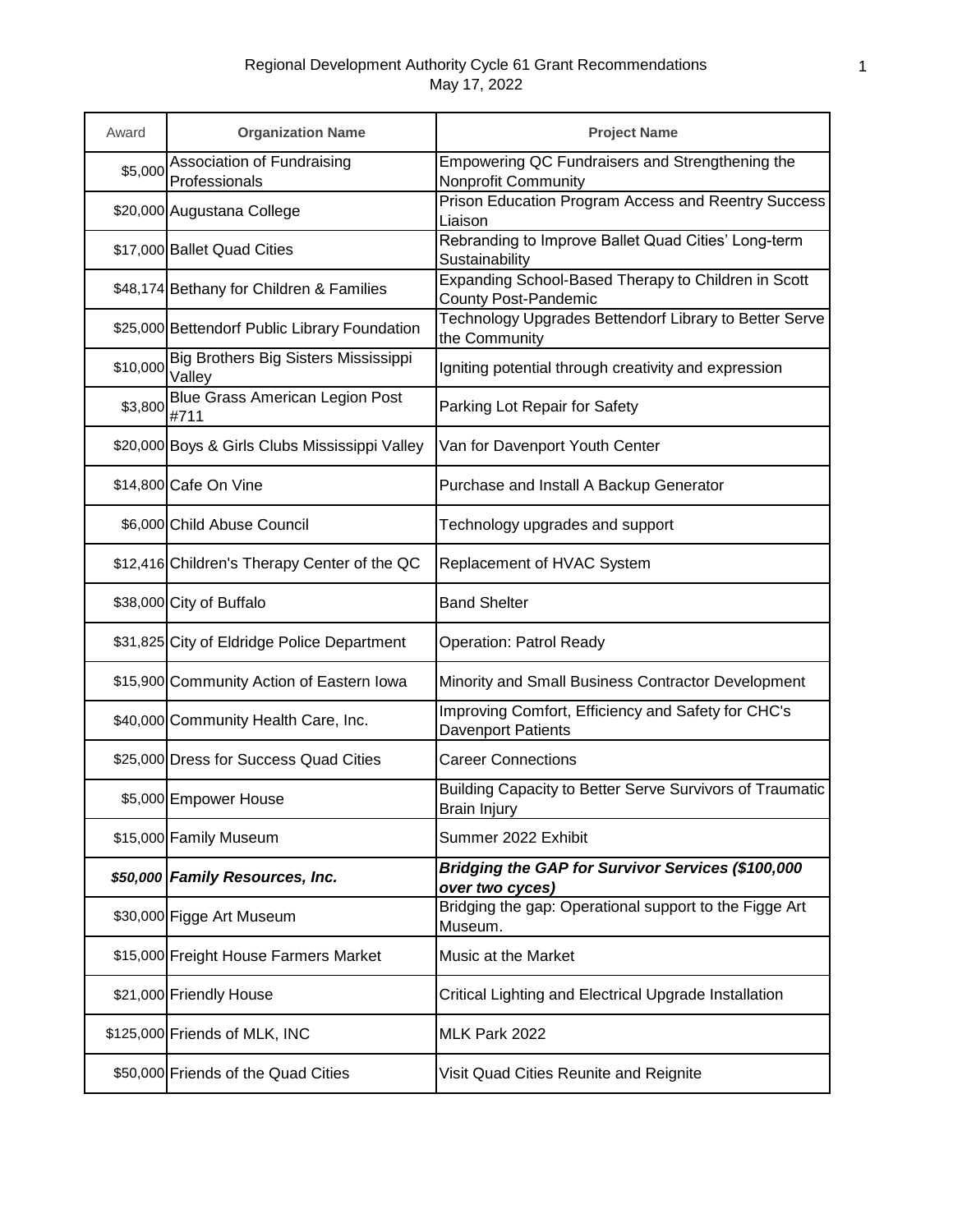|          | \$6,000 German American Heritage Center        | Access/Inclusion Tours at German American Heritage<br>Center & Museum                |
|----------|------------------------------------------------|--------------------------------------------------------------------------------------|
|          | \$5,000 GiGi's Playhouse Quad Cities           | "i have a Voice" Gala 2022                                                           |
|          | \$20,000 Hand In Hand                          | Hand in Hand Summer Programming                                                      |
|          | \$19,134 Handicapped Development Center        | Promoting health & fitness for people with disabilities                              |
|          | \$10,000 Heart of Hope Ministries              | Building bridges through Giving Hope House                                           |
|          | \$5,000 Hot Glass Inc.                         | Glass Art Field Trips for Local At Risk Teens                                        |
|          | \$5,000 Humane Society of Scott County         | Needs Assessment to Determine Feasibility of New<br>Facility                         |
|          | \$24,360 Humble Dwellings                      | Provide beds for disadvantaged clients to have a place<br>to sleep comfortably       |
|          | \$125,000 Humlity of Mary                      | Affordable Housing (2 of 2 - complete)                                               |
|          | \$20,000 Illowa Council, Boy Scouts of America | <b>Summer Camp Readiness</b>                                                         |
|          | \$10,000 lowa College Access Network           | Career and College Attainment Post COVID-19                                          |
|          | \$12,500 Iowa Healthiest State Initiative      | Double Up Food Bucks                                                                 |
|          | \$20,000 lowa Jobs for America's Graduates     | Leverage Employer Partnerships to Prepare<br><b>Underserved Youth for Careers</b>    |
|          | \$10,000 lowa Legal Aid                        | <b>Scott County Eviction Diversion Project</b>                                       |
|          | \$15,000 Jewish Federation of the Quad Cities  | Out of Darkness: Holocaust Messages for Today                                        |
|          | \$4,000 Keep Scott County Beautiful            | Xstream Cleanup - Volunteer Recruitment & Growth                                     |
|          | \$5,000 Kinnas House Of Love Inc.              | Kinna's Corner                                                                       |
|          | \$4,936 Long Grove Community Center            | Beautify the Community Center: Improving and<br>investing in the Community           |
|          | \$5,000 Lotus Blossoms Inc                     | Life Skills Development for Youth                                                    |
|          | \$11,000 Midwest Writing Center                | Local Writers and Publications Promoting Education,<br>Heritage, and Culture         |
| \$10,000 | Mississippi Bend Area Education<br>Agency      | AAC (augmentative and alternative communication)<br>Device Project                   |
|          | \$20,000 Mississippi Valley Blues Society      | Improving Communication to Build Organizational<br><b>Capacity for Blues Society</b> |
|          | \$28,000 One Eighty                            | Renovations to Hope Center to serve West Davenport<br>residents                      |
|          | \$3,000 Opera Quad Cities                      | Opera In The Neighborhood                                                            |
|          | \$1,000 Pearl's Mission                        | <b>Operation Warmth</b>                                                              |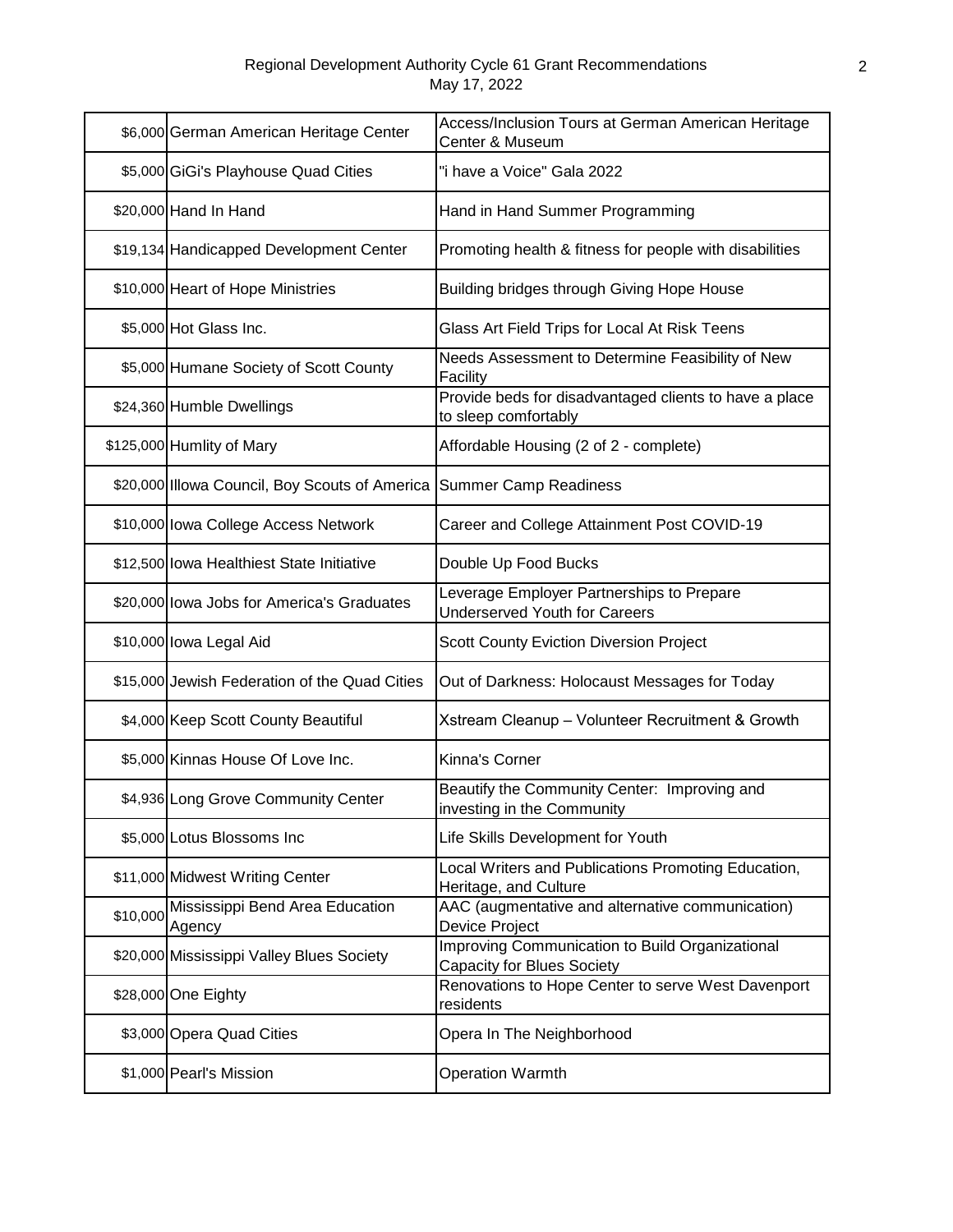|          | \$45,000 Project Renewal                                       | Youth Program Expansion & Renovations                                           |
|----------|----------------------------------------------------------------|---------------------------------------------------------------------------------|
|          | \$125,000 Putnam Museum and Science Center                     | Capital Renovation (2 of 2 - complete)                                          |
| \$12,500 | QC Community Broadcasting Group,<br>Inc.                       | Media Messaging for Mental Health                                               |
|          | \$10,000 QC INTERFAITH, INC                                    | People Pioneer Solutions                                                        |
|          | \$13,500 Quad Cities Astronomical Society                      | Construction of a New Roll-off Roof Building at Menke<br>Observatory            |
| \$50,000 | Quad Cities Chamber Foundation -<br>Iowa                       | Talent Attraction/Development and Business Growth                               |
|          | \$700,000 Quad Cities Community Foundation                     | <b>RDA Donor Advised Fund</b>                                                   |
|          | \$5,000 Quad Cities Jazz Festival, LTD                         | Third Sunday Jazz Workshop & Matinee Series                                     |
|          | \$25,000 Quad Cities Open Network                              | QCON SEAP Spring 2022                                                           |
|          | \$50,000 Quad Cities Open Network                              | <b>QCON Zero Suicide Initiative 2022</b>                                        |
|          | \$35,000 Quad City Arts                                        | Festival of Trees 2022 "Peppermint Forest"                                      |
|          | \$25,000 Quad City Botanical Center                            | <b>Ability Garden</b>                                                           |
|          | \$42,685 Quad City Music Academy                               | <b>Completion of Foundational Deanery Building</b><br><b>Renovation Project</b> |
|          | \$50,000 Quad City Symphony Orchestra                          | Masterworks Concert Season 2022-23                                              |
|          | \$10,350 Quad City Veterans Outreach Center                    | New Floor Project                                                               |
|          | \$52,500 Salvation Army Family Services                        | Shelter to Stability Project (\$105,000 over two<br>cycles)                     |
|          | \$20,000 Scott County Housing Council                          | Community Alliance of Tenants (CAT) Demonstration<br>Project                    |
|          | \$40,000 Scott County Housing Council                          | Preservation and Rehab of 42 Affordable Housing units<br>in Scott County        |
|          | \$75,000 Scott County Housing Council                          | Preservation and Creation of Affordable Housing Units                           |
|          | \$15,000 Scott County Library System                           | Meeting Room Improvements for the Eldridge/Princeton<br><b>Branch Libraries</b> |
|          | \$15,000 STEAM on Wheels                                       | Using STEAM to Engage and Inspire the Next<br>Generation of Innovators          |
| \$24,000 | Testimonies of Hope, Inc/Argrow's<br>House of Healing and Hope | Argrow's House: Helping Domestic Violence Survivors<br>Heal and Thrive          |
| \$6,392  | The Clothing Center Minnies Maison<br>Inc.                     | Technology Upgrades to Provide Clothing to More Quad<br>Citizens in Need        |
|          | \$11,000 The First Tee of the Quad Cities                      | Program Supplies for Expansion to Emeis Golf Course                             |
| \$33,600 | <b>Together Making A Better Community</b><br>(TMBC)            | CoWorkTogether!                                                                 |